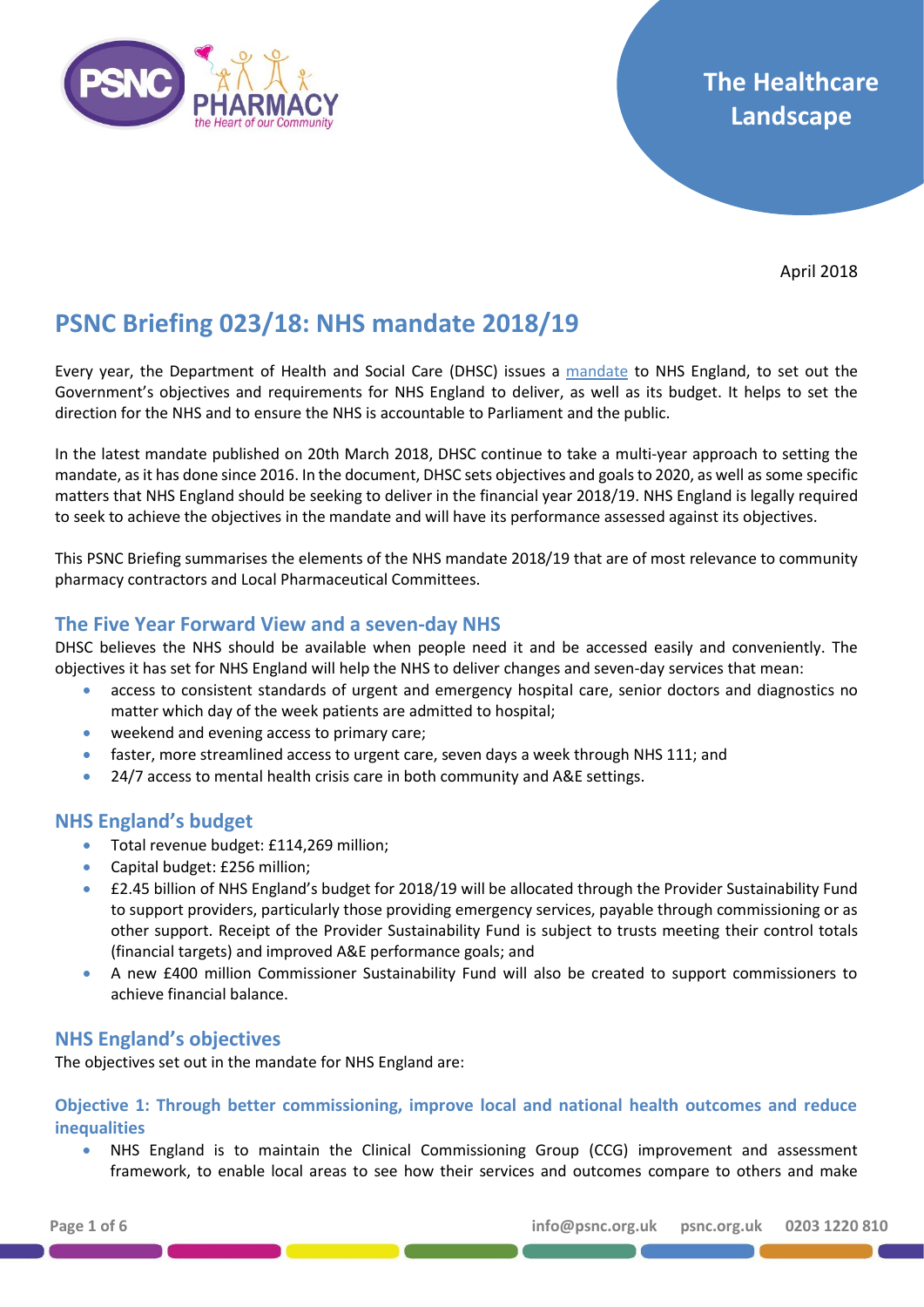

consistent improvements; and

• NHS England is expected to demonstrate improvements against the NHS Outcomes Framework, and work with CCGs to reduce inequalities in access, quality of care and outcomes at a local level.

#### **How NHS England's performance will be assessed:**

## By 2018/19:

# **CCG and STP performance**

- By July 2018, publish the results of the CCG improvement and assessment framework for 2017/18. This will continue to include independent assessment of CCG performance for each of cancer, dementia, maternity, mental health, learning disabilities and diabetes.
- With NHS Improvement, ensure commissioners and providers deliver their 2018/19 operational plans, which will deliver year two of locally agreed Sustainability and Transformation Plans.

By 2020:

- Consistent improvement in performance of CCGs against the CCG improvement and assessment framework.
- With NHS Improvement, support local areas to ensure delivery of agreed plans within each Sustainability and Transformation Partnership (STP) area, including progress against metrics.

## **Objective 2: To help create the safest, highest quality health and care service**

- NHS England must help ensure the NHS provides the same standards of care, seven days a week, for people who need urgent and emergency hospital care, and that harm is minimised by avoiding unnecessary complications or admissions to hospital.
- DHSC wants the NHS to become the world's largest learning organisation, with a culture that uses all sources of insight, including from complaints, to improve services and quality of care, particularly for the most vulnerable.
- People should be empowered to shape and manage their own health and care and make meaningful choices, particularly for maternity services, people with long term conditions and as set out in the Government's response to the end-of-life care Choice Review.
- Carers should routinely be identified and given access to information and advice about the support available.
- A priority for NHS England will be to improve early diagnosis, services and outcomes for cancer patients, as outlined in [Achieving World-Class Cancer Outcomes: A Strategy for England 2015-20.](https://www.england.nhs.uk/publication/achieving-world-class-cancer-outcomes/)

## **How NHS England's performance will be assessed:**

## **Improving service quality and achieving seven-day services**

By 2018/19:

- Continue to roll out seven-day services in hospital priority areas are major trauma, heart attack, paediatric intensive care, vascular and stroke.
- Support the Government's ambitions on antimicrobial resistance by taking action to improve prescribing, surveillance and diagnostic testing, and reduce E. Coli blood stream infections.

By 2020:

- Roll out of seven-day services in hospital to 100% of the population.
- Measurable improvement in antimicrobial prescribing, resistance rates and healthcare associated infection rates to support the Government's ambition to halve inappropriate antibiotic prescribing and halve Gram-negative infections.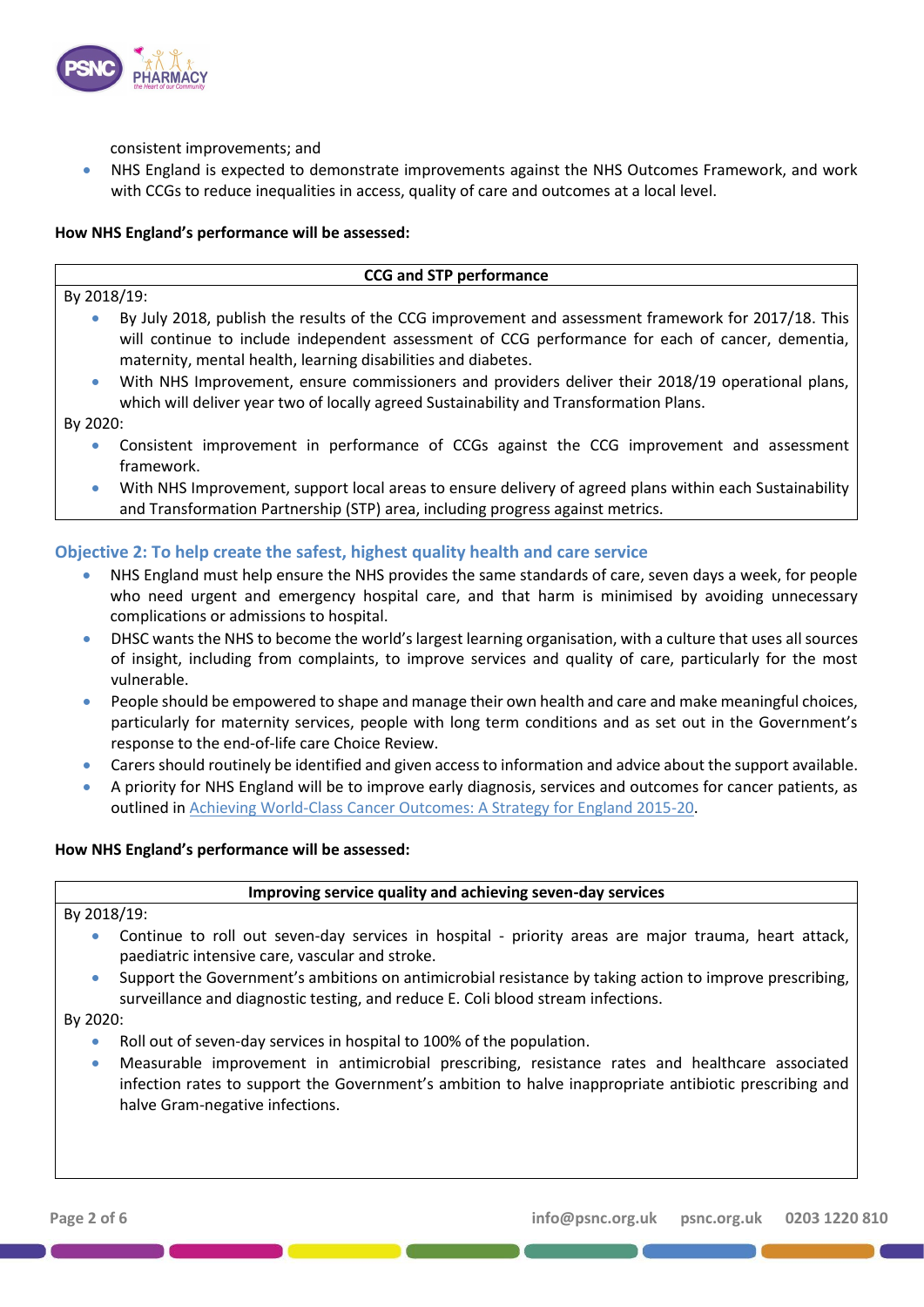

#### **Patient experience**

By 2018/19:

• Continue to ensure that feedback from complaints, whistleblowing and wider feedback is used to support patients, their carers and staff, to drive up quality and improve patient safety in primary care and specialised commissioning.

By 2020:

• Significantly improve patient choice, including in maternity, end-of-life care, elective care and for people with long-term conditions.

**Cancer**

#### By 2018/19:

- Improve the proportion of cancers diagnosed at stages 1 and 2 over the previous year.
- Work with partners across the cancer community to pilot an approach to measuring long-term quality of life for people living with and beyond cancer.

## **Objective 3: To balance the NHS budget and improve efficiency and productivity**

- The Government is supporting the NHS's Five Year Forward View, increasing its annual funding by at least £10 billion above inflation by 2020-21, compared to 2014/15;
- NHS England is expected to work with NHS Improvement (which has statutory responsibility for trust financial control) to support local areas in developing credible, financially balanced operational plans, which build on, and align with[, Sustainability and Transformation Partnerships;](http://psnc.org.uk/the-healthcare-landscape/sustainability-and-transformation-plans/) and
- Commissioners are expected to work collaboratively with local authorities (LAs) to make the most efficient and effective use of health and social care funding.

#### **How NHS England's performance will be assessed:**

#### **Balancing the NHS budget**

By 2018/19:

- Ensure overall financial balance in the NHS, working with NHS Improvement, which has statutory responsibility for trust financial control.
- Ensure CCGs take steps to better manage demand in acute services through effective implementation of programmes including New Care Models, NHS Right Care and self care.
- Measurable improvement in primary care productivity, including through supporting community pharmacy reform.

By 2020:

- Ensure that commissioners discharge their duties in a way which supports all parts of the system (commissioners and providers) to live within their control totals, as individual organisations, across Sustainability and Transformation Plan footprints, and in aggregate.
- With DHSC and NHS Improvement, achieve year on year improvements in NHS efficiency and productivity (2-3%) each year, including from reducing growth in activity, improving the quality of care and maximising cost recovery.

## **Objective 4: To lead a step change in the NHS in preventing ill health and supporting people to live healthier lives**

- The escalating demands of ill health driven by lifestyles threaten the long-term sustainability of the NHS. Embedding prevention is therefore crucial to improving and lengthening lives, reducing inequalities and to reducing avoidable demand for NHS services. DHSC wants the NHS to do more with partners on the broader prevention agenda, such as tackling smoking, alcohol and drug misuse, and physical inactivity.
- NHS England is asked to lead a step-change in the NHS on helping people to live healthier lives by tackling obesity and preventable illness. In particular, this includes contributing to the Government's goal to reduce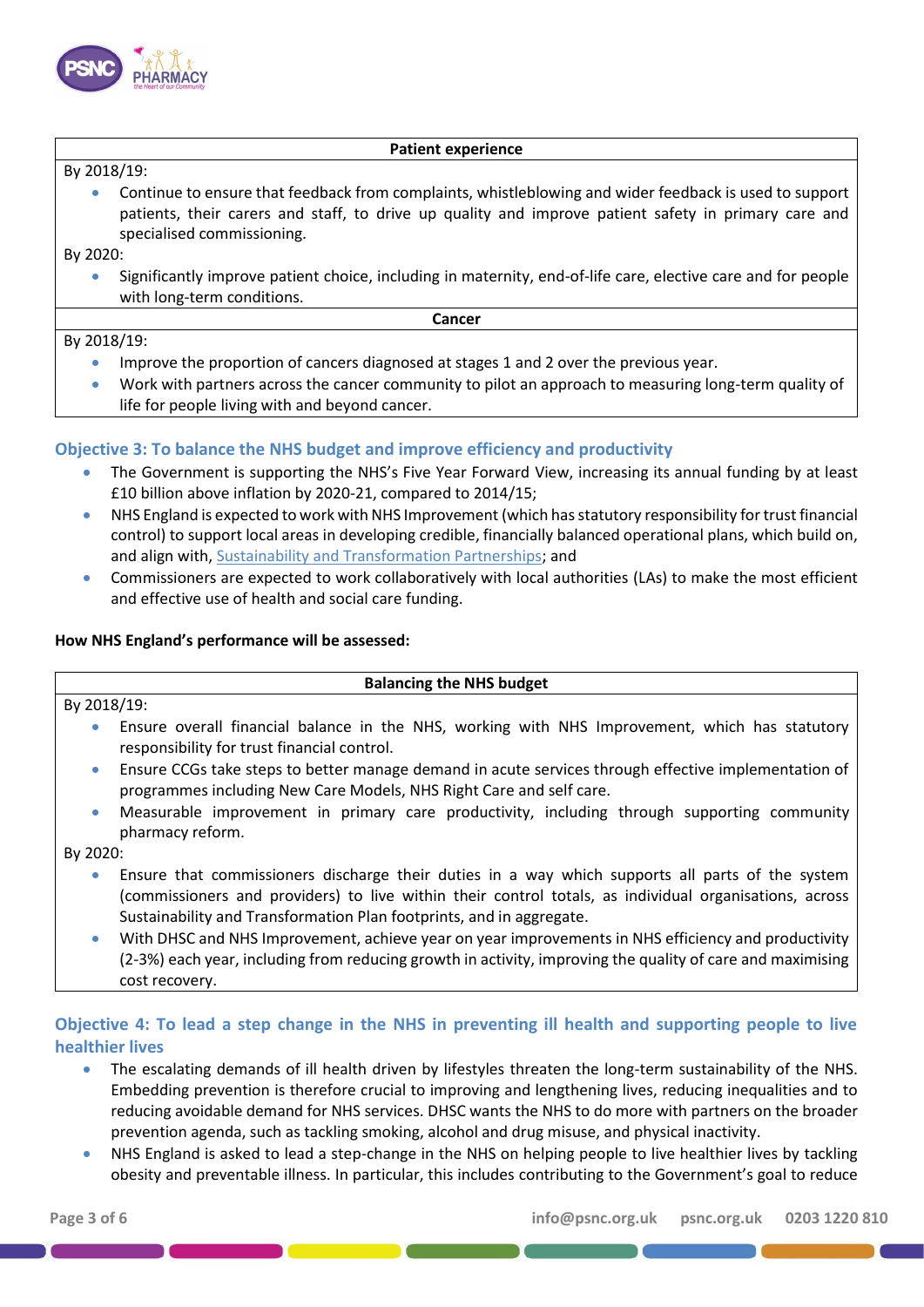

child obesity and doing more to reach the five million people at high risk of diabetes and improve the management and care of people with diabetes,

• As part of the 2020 Dementia Challenge, NHS England is expected to make measurable improvements in the quality of care and support for people with dementia, and to increase public awareness.

**Obesity, diabetes and prevention**

#### **How NHS England's performance will be assessed:**

## By 2018/19: • Deliver NHS England's contribution to the Government's childhood obesity plan in 2018/19. • At least 60,000 people referred to the NHS Diabetes Prevention Programme (NHS DPP). • Fund and deliver with Public Health England (PHE), a programme that will support the implementation of identified preventative interventions at scale by the NHS, in collaboration with local health and care partners. By 2020: • Measurable reduction in child obesity as part of the Government's childhood obesity plan. • 100,000 people supported to reduce their risk of diabetes through the NHS DPP. • Measurable reduction in variation in the management and care for people with diabetes, including the achievement of the National Institute for Health and Care Excellence (NICE) treatment targets whilst driving down variation between CCGs. • With support from PHE, contribute to the reduction of preventable illness associated with hospital admissions through the implementation of tangible, preventative interventions in the NHS. **Dementia** By 2018/19: • Implement and embed the dementia pathway, set out in the Implementation Guide and resource pack for dementia care, and improve the quality of post-diagnosis treatment and support.

By 2020:

• Deliver the actions as outlined in the Challenge on Dementia 2020 Implementation Plan.

## **Objective 5: To maintain and improve performance against core standards**

NHS England is expected to support the NHS to improve and, where possible, maintain access to timely, quality services for all patients.

## **How NHS England's performance will be assessed:**

## **A&E, ambulances and Referral to Treatment**

By 2018/19:

- Co-implement the agreed A&E recovery plan with NHS Improvement and deliver aggregate A&E performance in England above 90% in September 2018, with the majority of trusts meeting 95% in March 2019, and aggregate performance in England at 95% within the course of 2019, including by:
	- ensuring all care home residents at risk of admission to hospital are first seen by a GP or ambulance 'see and treat' model; and
	- Continuing to improve patient flow, reduce Delayed Transfers of Care (DTOCs) and support NHS Improvement to manage capacity inside hospitals through implementing the "Improving Patient Flow" guidance.

By 2020:

- 95% of people attending A&E seen within four hours.
- A 24/7 integrated urgent care service implemented in each footprint, including a clinical hub that supports NHS 111, 999 and out-of-hours calls from the public and all healthcare professionals.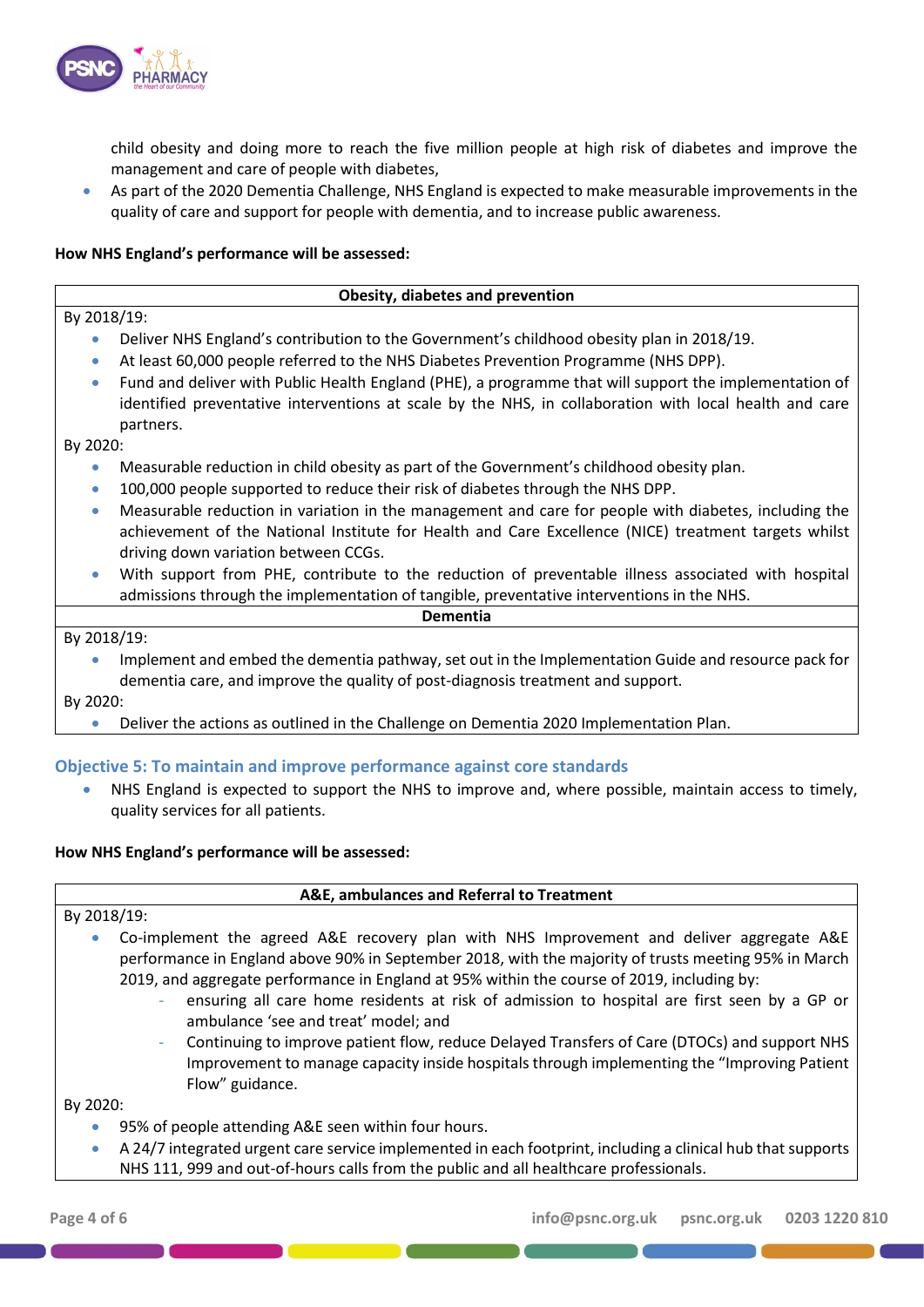

## **Objective 6: To improve out-of-hospital care**

- DHSC want to see more services provided out of hospitals, a larger primary care workforce and greater integration with social care, so that care is more joined up to meet people's physical health, mental health and social care needs.
- NHS England is expected to ensure everyone has easier and more convenient access to planned GP services, including appointments in the evenings and at weekends where this is more convenient, and effective access to quality urgent and emergency care, 24 hours a day across the whole week.
- DHSC wants to see more power and control devolved to more areas, enabling communities to design and develop new models of care tailored to meet the needs of their local populations. NHS England should support the NHS to achieve the Government's aim that health and social care are integrated across the country by 2020, including through the Better Care Fund. The move towards greater system working in 2018/19 will be reinforced by the voluntary roll-out of Integrated Care Systems.
- NHS England is expected to strive to reduce the health gap between people with mental health problems, learning disabilities and autism and the population as a whole, and support them to live full, healthy and independent lives.

## **How NHS England's performance will be assessed:**

## **New models of care and general practice** By 2018/19: • Deliver 2018/19 core requirements for access to GP services, including evening and weekend access, to a total of 100% of the population. • Support NHS Digital and DHSC to provide practices with clinical data by named GP. • Achieve 20% coverage of the population by the [New Care Model programme](http://psnc.org.uk/the-healthcare-landscape/new-models-of-care-vanguard-sites/) and 20% coverage by Integrated Care Systems. • Assess progress of the vanguards and identify models consistent with the multispecialty community [providers,](http://psnc.org.uk/the-healthcare-landscape/psnc-briefings-the-healthcare-landscape/psnc-briefing-04516-an-introduction-to-multispecialty-community-providers-mcps-and-the-emerging-contract-framework/) [integrated primary and acute care systems](http://psnc.org.uk/the-healthcare-landscape/psnc-briefings-the-healthcare-landscape/psnc-briefing-05016-integrated-primary-and-acute-care-systems-pacs-describing-the-care-model-and-the-business-model-october-2016/) and [enhanced health in care homes](http://psnc.org.uk/the-healthcare-landscape/psnc-briefings-the-healthcare-landscape/psnc-briefing-05516-the-enhanced-health-in-care-homes-care-model-october-2016/) vanguard frameworks that can be replicated across the country. By 2020: Implementation of the measures to support general practice set out in th[e General Practice Forward View,](http://psnc.org.uk/the-healthcare-landscape/psnc-briefings-the-healthcare-landscape/psnc-briefing-02716-general-practice-forward-view/) including: - Improved access to primary care, ensuring 100% of the population has access to weekend/evening routine GP appointments; and - 5,000 extra doctors in general practice, delivered jointly with Health Education England. • Measurable reduction in age standardised emergency admission rates and inpatient bed-day rates; more significant reductions through the New Care Model programme covering at least 50% of the population. **Health and social care integration** By 2018/19: Implement the [Better Care Fund](http://psnc.org.uk/the-healthcare-landscape/better-care-fund/) in line with the Integration and Better Care Fund Policy Framework for 2017-19. • Working with partners, achieve accelerated implementation of health and social care integration, including through sharing electronic health records and making measurable progress towards integrated assessment and provision. • Work with DHSC and other national partners and local areas to agree and support implementation of those local devolution deals which include health proposals, subject to NHS England's devolution criteria. • Collaborate with LAs to support the sustainability of social care, including on programmes such as New Care Models, Urgent Care and NHS Right Care.